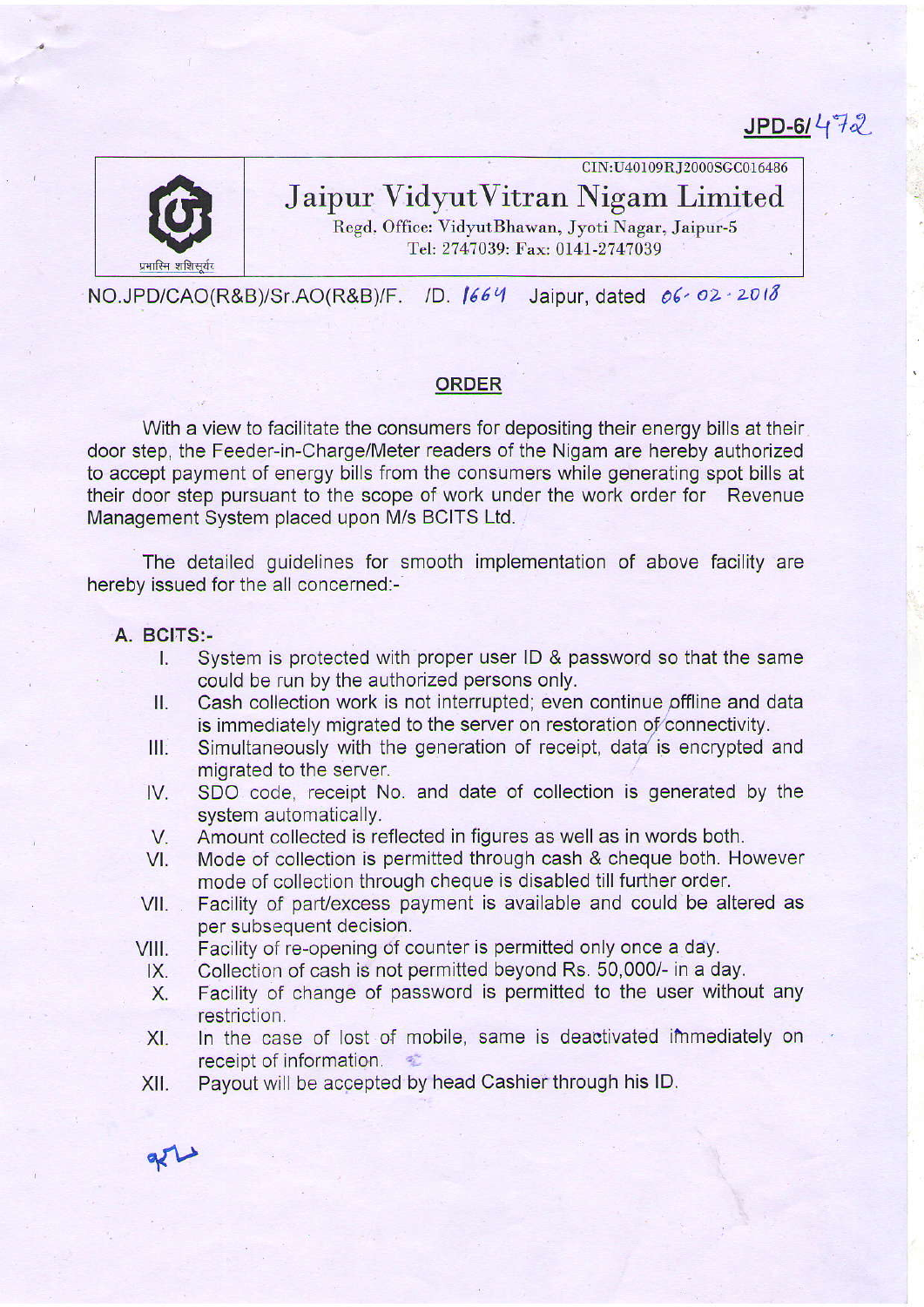#### B. The unit officer and ARO:-

- l. Smartphone, to be issued to the feeder in-charge, is entered in 4-26 register recording its make, IMEA & mobile number (both) and other
- particulars.<br>II. The Smartphone and battery are issued under proper acknowledgement of the recipient only i.e. after taking signatures of feeder in-charge in the A-26 register and keeping the same in safe
- custody.<br>III. Consumables like battery & paper rolls etc, are also issued under proper acknowledgement and record thereof is kept in a separate
- IV. List of users is prepared indicating serial No., name of user, user ID, mobile No., IMEA No. and is updated periodically on regular basis.<br>The list so prepared is available with the cashier without fail.
- V. Operational training is given to all the users besides importance of secrecy of confidential password.
- Vl. Amount collected is taken in the books of account and remitted timely. Vll. Reconciliation of amount collected and posted is ensured on daily as
- well as on monthly basis.

#### C. The cashier of the Sub-division:-

- 
- l. Maintenance of A-26 register.<br>II. Preparation and updating list of users to whom equipment's have issued with full particulars i.e. feeder No., name, mobile no., IMEA No.
- and user ID etc.<br>III. Cash collected by the Feeder-In-Charge (FI) is not detained/ delayed<br>and is timely received by him on regular basis.
- IV. Pasting the collection report, summary report and cancelled receipts of the day's coliection received from the Fl on A-4 sheet and filing the
- same in the monthly file of cash collection.<br>V. Obtaining counter foils provided by the FI and keeping the same in order and in personal custody.
- VI. Recording references of PCB where amount collected has been transferred on A-4 sheet having pasted with reports generated. Vll. Providing all cash collection records to the audit and other inspecting
- offlcers.

 $\frac{d}{dt}$